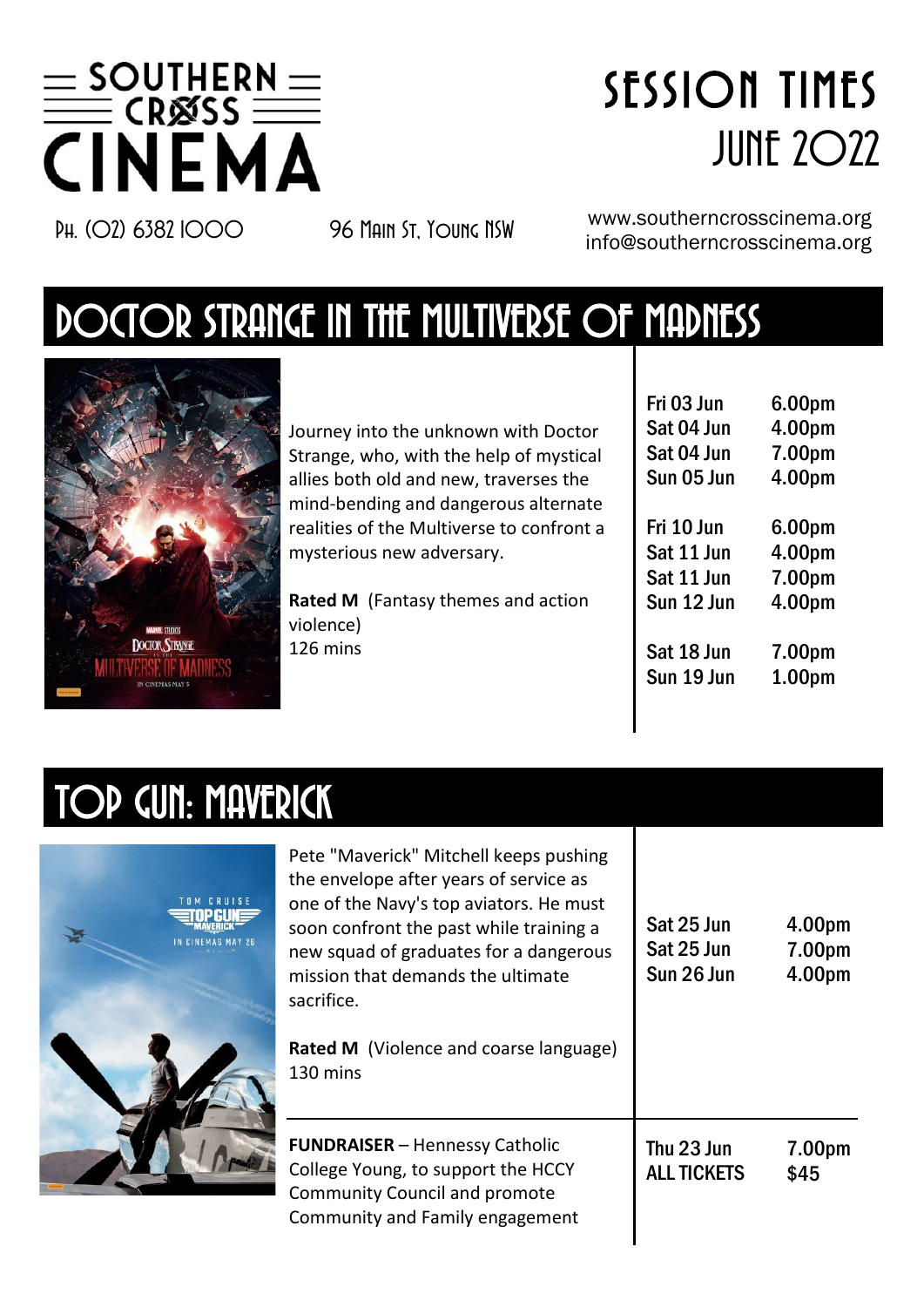## THE DROVER'S WIFE: THE LEGEND OF MOLLY JOHNSON



A lonely bushwoman struggles to raise her children and run the family farm while her husband is away. A reimagining of Leah Purcell's acclaimed play and Henry Lawson's classic short story, this searing Australian western thriller asks the question: how far do you go to protect your loved ones? **Rated MA15+** (Strong violence) 109 mins **Please note:** This film is rated MA15+. Under 15s must be accompanied by a parent or adult guardian. IDs will be checked. Thu 09 Jun Sat 11 Jun Sun 12 Jun Fri 17 Jun Sat 18 Jun 10.30am 1.00pm 1.00pm 6.00pm 4.00pm

#### OPERATION MINCEMEAT



In 1943 the Allies are determined to break Hitler's grip on occupied Europe, but they face an impossible challenge – how to protect a massive invasion force from potential massacre. It falls to two remarkable intelligence officers to dream the most inspired and improbable disinformation strategy of the war, using the most unlikely of secret agents: a dead man.

**Rated M** (Mature themes and coarse language) 127 mins

| Thu 16 Jun | 10.30am            |
|------------|--------------------|
| Sat 18 Jun | 1.00 <sub>pm</sub> |
| Sun 19 Jun | 4.00pm             |
|            |                    |
| Thu 23 Jun | 10.30am            |
| Sun 26 Jun | 1.00pm             |

| Ticket<br><b>PRICES</b> | <b>ADULT</b><br><b>SENIORS</b><br><b>CHILD</b><br><b>CONCESSION</b><br><b>HARTS MEMBERS</b><br><b>FAMILY PASS</b> | \$14.00<br>\$12.00<br>\$10.00<br>\$10.00<br>\$10.00<br>\$40.00 | <b>CINEMA</b><br><b>Offict</b><br><b>HOURS</b> | Monday<br>Tuesday<br>Wednesday<br>Thursday<br>Friday<br>Saturday | Closed<br>Closed<br>$11.00am - 1.00pm$<br>$9.00am - 1.00pm$<br>$9.00$ am $-1.00$ pm /<br>$6.00pm - 8.00pm$<br>$1.00pm - 8.00pm$ |
|-------------------------|-------------------------------------------------------------------------------------------------------------------|----------------------------------------------------------------|------------------------------------------------|------------------------------------------------------------------|---------------------------------------------------------------------------------------------------------------------------------|
|                         |                                                                                                                   |                                                                |                                                | Sunday                                                           | $1.00pm - 5.00pm$                                                                                                               |

| <b>(G)</b> – General Exhibition        | $(MA15+)$ – Under-15s must be accompanied by an adult/guardian |
|----------------------------------------|----------------------------------------------------------------|
| (PG) - Parental Guidance recommended   | $(R18+)$ – Restricted to 18 years and older                    |
| (M) – Recommended for mature audiences | <b>(CTC)</b> – Check the classification closer to release      |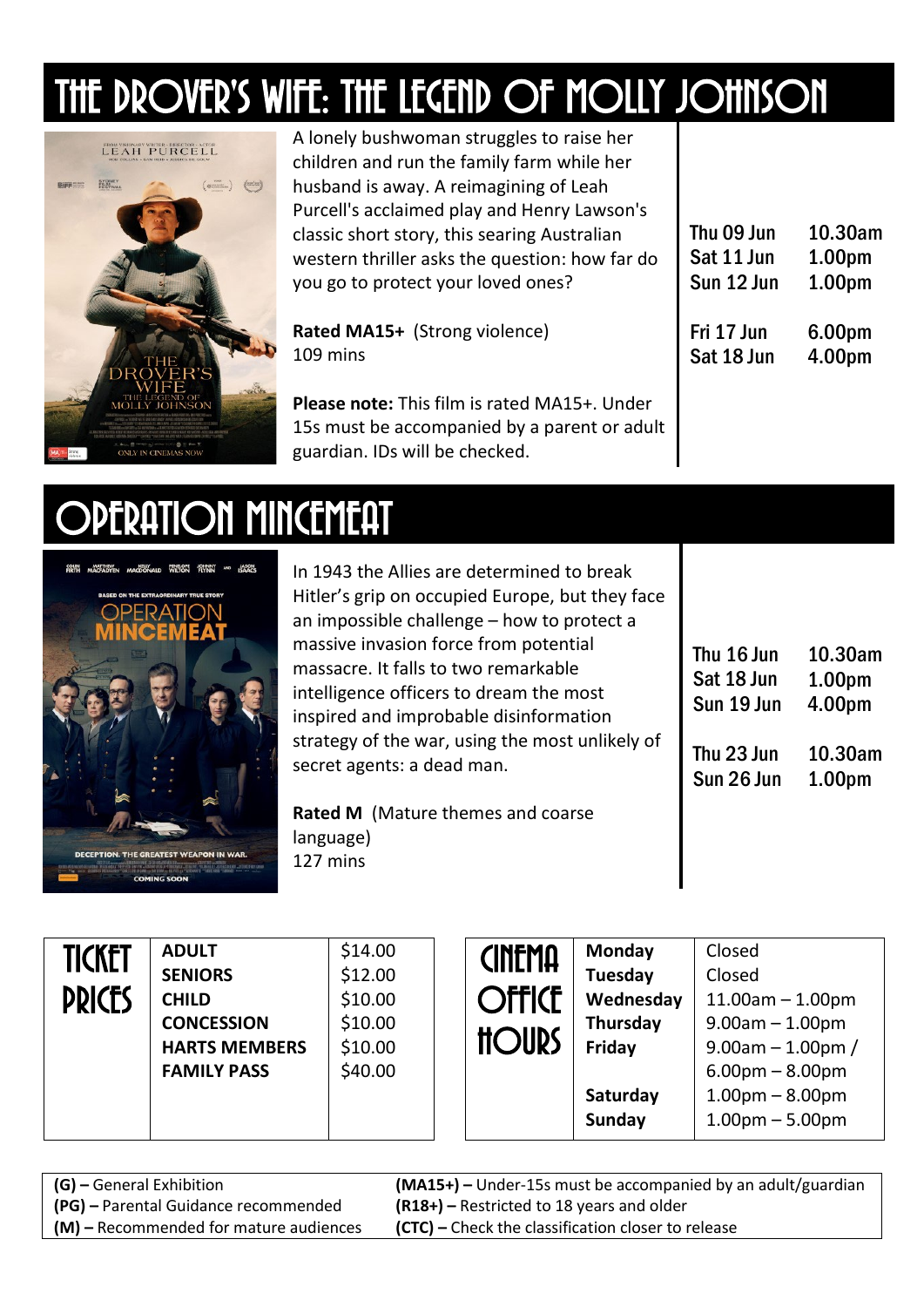## DOWNTON ABBEY: A NEW ERA



The much-anticipated cinematic return of the global phenomenon reunites the beloved cast as they go on a grand journey to the South of France to uncover the mystery of the Dowager Countess' newly inherited villa.

**Rated PG** (Occasional mild coarse language) 125 mins

| Thu 02 Jun | 10.30am            |
|------------|--------------------|
| Sat 04 Jun | 1.00 <sub>pm</sub> |
| Sun 05 Jun | 1.00 <sub>pm</sub> |

7.00pm

\$15

## FATHER STU – FUNDRAISER



Presented by Young & District Christian Education Association, to support SRE at Young High School

Based on a true story, Father Stu is an unflinchingly honest, funny, and ultimately uplifting drama about a lost soul who finds his purpose in a most unexpected place.

**Rated M** (Mature themes, violence, coarse language and sexual references) 124 mins

## ALICE: A MUSICAL PLAY



Presented by Young Regional Conservatorium, tickets available at **www.youngrc.nsw.edu.au/yrc-musical** 

The music theatre students of YRC present ALICE, based on the Adventures of Alice in Wonderland. All your favourite characters will be there - Alice, the White Rabbit, the Mad Hatter, Tweedle Dum and Tweedle Dee - come along and join the fun!

| Fri 24 Jun | 6.00pm  |
|------------|---------|
| Sat 25 Jun | 10.00am |

Thu 16 Jun

**ALL TICKETS** 

We reserve the right to refuse entry | Session times may be subject to change | Bookings are recommended for all sessions: Please call (02) 6382 1000, email info@southerncrosscinema.org or contact us via Facebook or the website



Discover vouchers accepted at the cinema, up to \$25 (one voucher per person per day) until June 2022